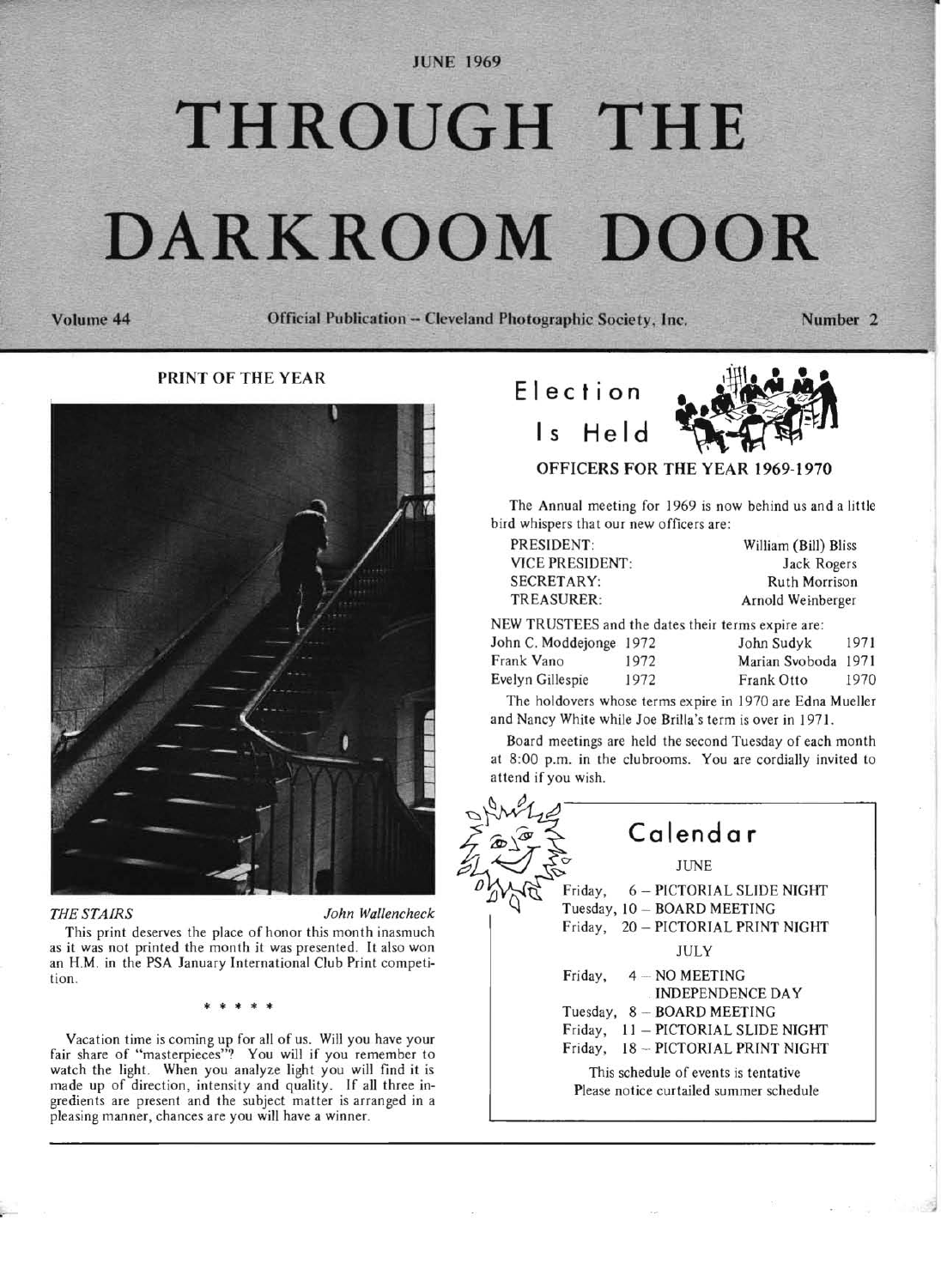

#### **THROUGH THE DARKROOM DOOR**  is *published monthly by*  THE CLEVELAND PHOTOGRAPHIC SOCIETY, INC. 1296W. 6th St., Cleveland, Ohio 44113 Phone 781-1533

Editor. . . . . . . . . . . . . . . Edna Mueller 3561 Boynton Rd ., 44121 'phone 382-2414 Business Manager . . . . . . . . . . Frank J. Otto

3326 Dorchester Rd., Shaker Hgts., 44120 'phone 991-4286 Circulation (Mailing) . . . . . . . . . . Helen McCay 1344 Brookline, 44121 'phone 381-5044

*The Cleveland Photographic Society, a member of The Photographic* Society of America, and of the Northeastern Ohio Camera Club *Council, was founded in 1887 and has been in continuous operation since that time. The present officers are:* 

President . . . . . . . . . . . . . . . . . . Wm. (Bill) Bliss 6011 Theota Avenue, 44129 'phone 884-2695

Vice President . . . . . . . . . . . Jack Rogers 136 E. Bridge St., Berea 'phone 243-1122

Secretary . . . . . . . . . . . Ruth K. Morrison 1315 W. 104th Street. 44102 'phone 961-8817

Treasurer. . . . . . . . . . . Arnold Weinberger 2407 Saybrook Road, 44118 'phone 932-9954

All evening meetings at 8 *o'clock. Visitors are always welcome.* 

## **A bou t People and Things**

Sophia Kangas gave a slide show entitled "Spring Is Here" for the Women's Fellowship of the Archwood United Church of Christ.

In the "People at Work" competition judged by the Richland Camera Club John Wallencheck had 2 H.M.s, Beverly Wallencheck had I H.M. and John Moddejonge won first place.

Madeline Tetinek is travelling in Europe.

Mrs. Henry Mayer (Pauline) is now recuperating at Aristocrat - West on West 1 50th Street near Puritas just off 1-71.

John Moddejonge reported that he hung II print shows (298 prints) on our walls last year. He promises more for next year.

The Jayson Schneiders returned from Florida just in time for the annual meeting. It's good to see them back where they belong. Ruth tells us that Jay gave 14 different programs to various clubs and gatherings while they were away.

Herbert Howison, now living in retirement in Arizona, is home recuperating from surgery.

# **N. E. O. c. c. C. NEWS**

On July 20, the Women's Photographic Society will host a picnic at Hinckley Metropolitan Park. Keep this date open and plan on attending. Those girls over at WPS do a fine job.

The essay competition has been postponed to fall due to the smalI number of members who filed "intent to enter" forms.

Another event for which to plan is the EIGHTH ANNUAL WORKSHOP to be held at the Pick-Carter on October 18. Details on this later.



Your Board of Trustees, at the May meeting voted membership for the following:

Dr. Joseph Jenkins, 35955 Chardon Road, Willoughby, Ohio 'phone 942-9441

Dr. Jenkins is a pediatrician and interested in both monochrome prints and color slides and nature work.

Eleanor Owensby (Mrs. L. M.) 8947 Westlawn Blvd., Olmsted Falls, Ohio, 44138 'phone 234-2968

Eleanor needs no introduction to most of us. She is the wife of Millard Owensby, a fifth grade teacher in Berea and is interested in color slides, both pictorial and nature.

We welcome you both into our fellowship and are looking forward to a long and mutually rewarding relationship.

## **HIGHLIGHTS OF TALK BY WM. WYNNE**

William Wynne gave an outstanding program on the importance of portraying the American scene of today on April 25. He had 86 people sitting on the edge of their seats listening to his every word.

It was interesting to reminisce with him into the past when flash powder was made of lycopodium spores and created a vile cloud of smoke each time a picture was "shot. "

He stressed the fact that the camera is merely a tool - it's the man behind it that counts. Learn to handle that tool until you can make it do what you want it to do. He urged us to make pictures of today for tomorrow. Be your own severest critic and if you are knocked down, have perseverance to try again. Mr. Wynne believes that photography is art at its best. All you need is an idea to work on, but keep an open mind and if other approaches suggest themselves, don 't be afraid of them.

Pictures should communicate. Whatever subject you select, your viewpoint will be there. To become a good photographer, you have to become involved with your subject or idea. Sometimes both pathos and humor are needed to put your point across.

One thing he neglected to mention - and it is something he feels so strongly about that I pass it on to you. "Remember to sign your work. The print isn't finished until it is signed. "

It was indeed a pleasure to view his many fine award winning prints. Perhaps after hearing this inspiring talk we will see more "people pictures" that communicate at our competitions.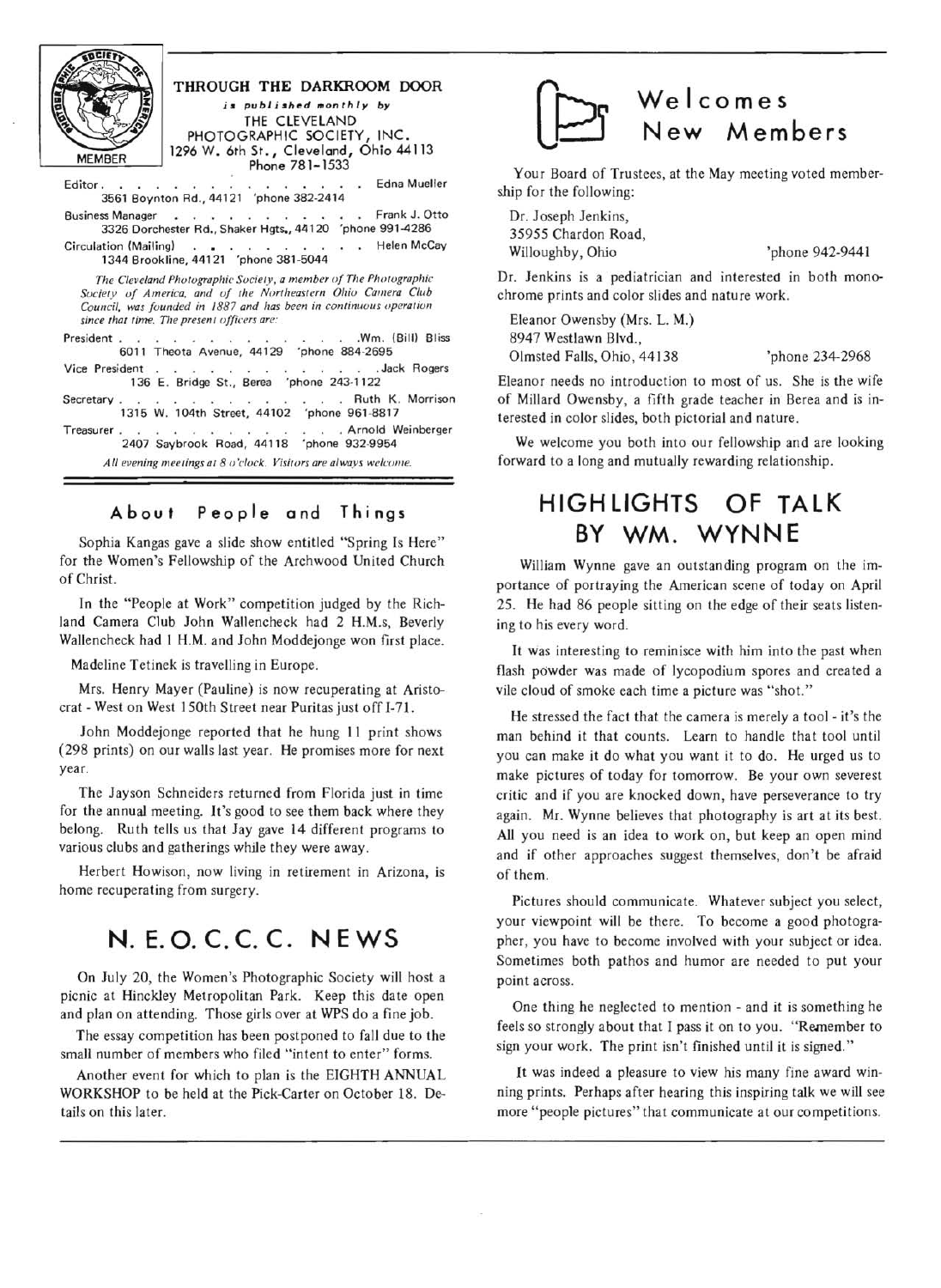# **MEDAL**



PICTORIAL PRINTS Judged by Erie Camera Guild CLASS B

3rd - METAL SHAVINGS . . . . . . Jack Rogers 2nd - TRIO . . . . . . . . . . . . Frank Vano 1st - RELICS OF THE PAST . . . John Wallencheck

CLASS A

3rd - HERRING GULL · · · · · · · James Gianelos 2nd - PENSIVE. . . · . . Elmer Mueller 1st - JEFFERY PINE . . . . . . L. Millard Owensby



THE STAIRS PICTORIAL PRINT OF THE YEAR

#### PICTORIAL SLIDES

Judged by Roger Ulm, Noel Sheckler and Jack Curtis of the Toledo Camera Club

CLASS B

| 3rd - SERENELY WILD Sophia Kangas             |  |                |  |  |  |  |
|-----------------------------------------------|--|----------------|--|--|--|--|
| 2nd - MILKWEED Bob Tropea                     |  |                |  |  |  |  |
| 1st - SENTINEL Frank Vano                     |  |                |  |  |  |  |
|                                               |  | <b>CLASS A</b> |  |  |  |  |
| 3rd - SNOW FENCE Gaylord Morrison             |  |                |  |  |  |  |
| 2nd - WINTER EVE Ruth Morrison                |  |                |  |  |  |  |
| 1st - WHERE TO, LITTLE MAN?. Jayson Schneider |  |                |  |  |  |  |

#### PICTORIAL PRINT OF THE YEAR SUNSET AT THE MONASTERY - Joe Brilla

The judges felt it unfair to judge the traditional pictorial work along with the contempary or experimental work. These slides were judged separately and a special "Experimental Trophy" was donated by the judges for:

# \*========~~==-- EXPERIMENTAL SLIDE OF THE YEAR

SLEEPING CLOWN . . . . . . . . . . Helen McCay

 $\star$ 

Appliance City

#### **833 Prospect** Ave. **• 781·6200 • Cleveland. Ohio 44115**

| Cameras   | Developing            | <b>Photo Supplies</b> |
|-----------|-----------------------|-----------------------|
| Radios    | <b>Tape Recorders</b> | Phonographs           |
| Jewelry   | Luggage               | Giftwares             |
| Enlargers | Film                  | <b>Chemicals</b>      |

# **WINNERS**

NATURE PRINTS Judged by Morton Strauss, FPSA , Ed. Black and Homer McCullough

CLASS B

|  |  |  |  |  |  |  | 3rd - HOPPER John Wallencheck       |
|--|--|--|--|--|--|--|-------------------------------------|
|  |  |  |  |  |  |  | 2nd – FLEDGLING BLUE JAY. Ed. Knapp |
|  |  |  |  |  |  |  | $1st$ - BLACKBIRD. John Wallencheck |
|  |  |  |  |  |  |  |                                     |

#### CLASS A

|  | $3rd$ $-$ JEFFERY PINE. |  |  |  | . L. Millard Owensby |
|--|-------------------------|--|--|--|----------------------|
|  | 2nd - BLUE COHOSH.      |  |  |  | . Elmer Mueller      |
|  | 1st - GULL IN FLIGHT    |  |  |  | Gaylord Morrison     |

#### NATURE PRINT OF THE YEAR

**INDIAN PIPES** by Wm. (Bill) Meyer



#### NATURE SLIDES

Judged by Morton Strauss, FPSA, Ed. Black and Homer McCullough

#### CLASS B

| 3rd - THISTLE AND BEE Gerardas Juskenas |  |  |  |  |
|-----------------------------------------|--|--|--|--|
| 2nd - BUDDING LEAVES Evelyn Gillespie   |  |  |  |  |
| 1st - MUSHROOMS AND MOSS Frank Otto     |  |  |  |  |
| PROFICIENCY AWARD Beverly Wallencheck   |  |  |  |  |

#### CLASS A

| $3rd$ – UP AND AWAY.    |  |  |  | Jayson Schneider                       |
|-------------------------|--|--|--|----------------------------------------|
| 2nd - MONARCH BUTTERFLY |  |  |  | . Joseph Brilla<br>the contract of the |
| $1st$ - TWO STAGES      |  |  |  | Gaylord Morrison                       |
| PROFICIENCY AWARD       |  |  |  | John Wallencheck                       |

#### NATURE SLIDE OF THE YEAR



**PIPEWORT** by JA YSON SCHNEIDER

# **Koby's Photo Su pplies**

3240 SUPERIOR AVE. CLEVELAND 14, OHIO 431-4970 Convenient Parking

Eastman, Ansca, DuPont, Mallinckrodt Products, Movie and Slide Projectors, Stereo, Screens, Wedding Albums, Flash and Flood Equipment.